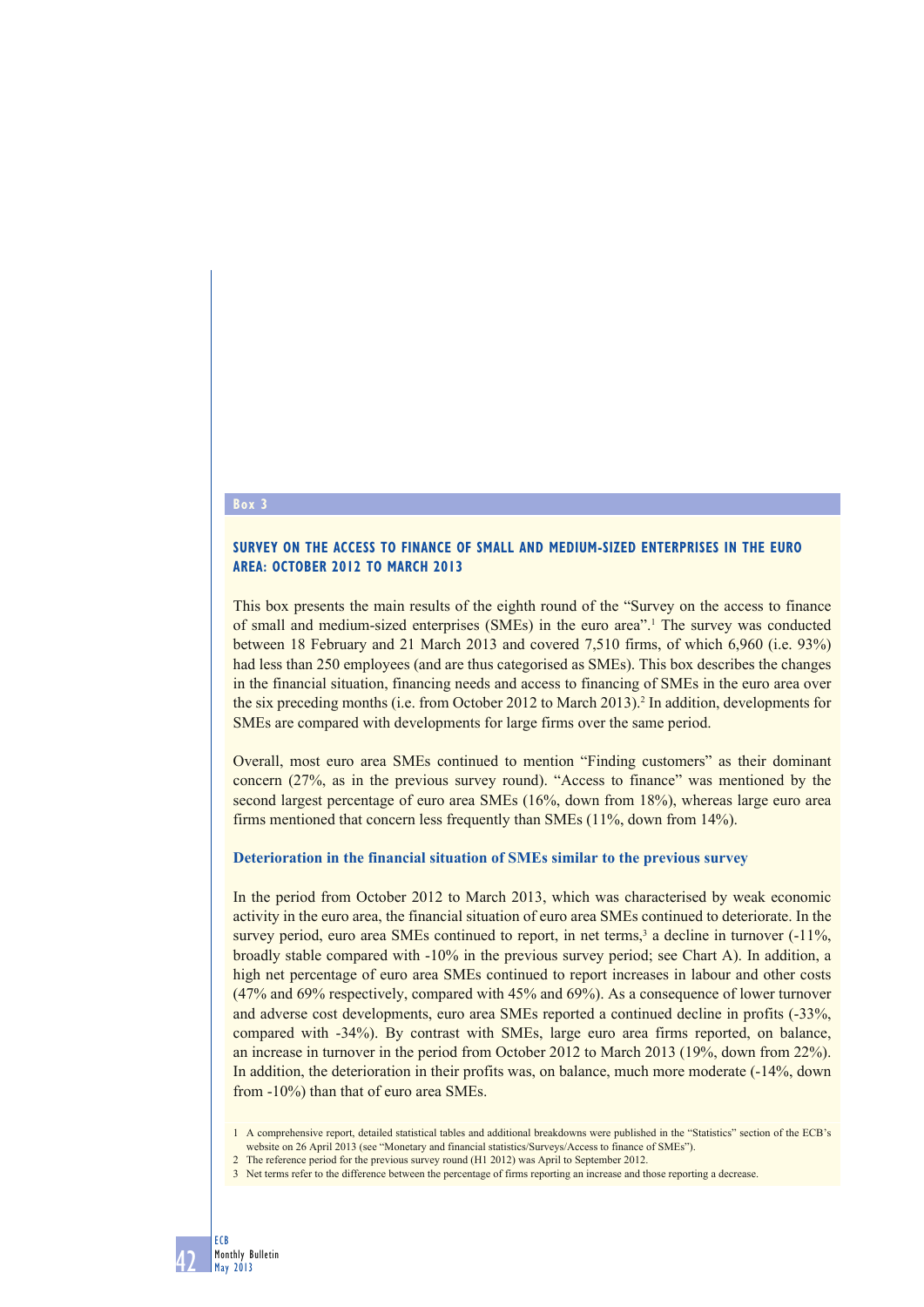#### **ECONOMIC AND MONETARY DEVELOPMENTS**

Monetary and financial developments



Sources: ECB and European Commission survey on the access to finance of SMEs.<br>Note: Net percentages are defined as the difference between the percentage of firms reporting an increase for a given factor and those reporting a decrease.

Against the background of still high corporate indebtedness, heightened risk aversion of banks especially with respect to less creditworthy borrowers, and subdued demand for credit, euro area SMEs continued to reduce their leverage (in net terms -3%, unchanged from the previous survey period). After broadly unchanged leverage in the last survey period, large euro area firms resumed their deleveraging in the period from October 2012 to March 2013 (on balance  $-8\%$ , down from  $1\%$ ).

### **Continued increase in the external financing needs of euro area SMEs**

On balance, 5% of the euro area SMEs reported an increase in their need for bank loans and 12% reported an increased need for bank overdrafts (both roughly unchanged from the previous survey round; see Chart B). The development of the need for trade credit was similar, with a net percentage of 4% of euro area SMEs reporting an increase (compared with 5%). Among the factors affecting SMEs' need for external financing, fixed investment and inventory and working capital played the largest role. For fixed investment, on balance, 13% of euro area SMEs (up from 10%) reported an increased impact of this factor on their external financing needs. Euro area SMEs also reported, on balance, a somewhat higher need for external financing resulting from insufficient availability of internal funds (7%, up from 5%).

Large firms also reported, on balance, a slight increase in the need for bank loans (6%, up from 4% in the previous survey round) and a reduced need for trade credit (4%, down from 6%) and bank overdrafts (4%, down from 8%).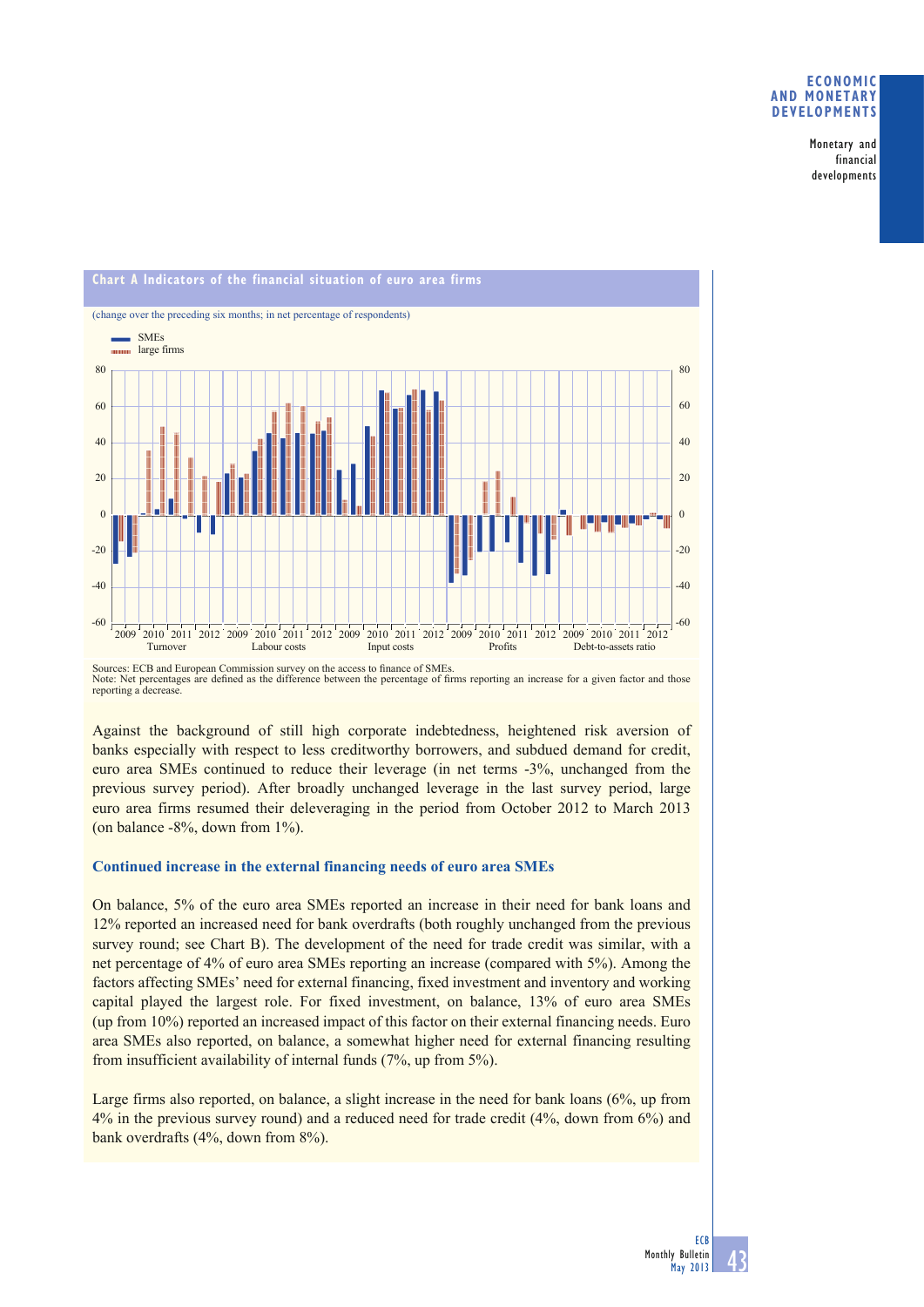

Source: ECB and European Commission survey on the access to finance of SMEs. Note: Net percentages are defined as the difference between the percentage of firms reporting an increase in needs and those reporting a decrease a decrease.<br>Data for bank overdrafts (which include also credit lines and credit cards overdraft) are not available for the first two rounds of the survey.

# **Continued but considerably slower deterioration in the availability of external financing for euro area SMEs**

Between October 2012 to March 2013, the net percentage of euro area SMEs reporting a deterioration in the availability of bank loans declined markedly, to -10% (compared with -22%; see Chart C). The net percentage reached levels last seen in the second half of 2010. Euro area

SMEs also reported, on balance, a considerably smaller deterioration in the availability of bank overdrafts (-14%, up from -23%) and trade credit (-6%, up from -12%). Turning to the factors affecting the deterioration in the availability of external financing, SMEs continued to refer in particular to a worsening of the general economic outlook (-35% in net terms, up from -41%), but to a lesser extent than in the previous survey period. The continued negative assessment at the euro area level signals risks related to subdued economic activity and the creditworthiness of borrowers, which banks take into account in their lending policy. The net percentage of euro area SMEs reporting a worsening in their firm-specific outlook (-16%, up from -20%) also declined in the period from October 2012 to March 2013. At the euro area level, SMEs' own capital had, on balance, a broadly neutral impact on the availability of external financing (-2%, compared with -5%). Similar to these demand-



finance of SMEs Note: Net percentages are defined as the difference between the percentage of firms reporting an increase in availability and those reporting a decrease.

44 ECB Monthly Bulletin May 2013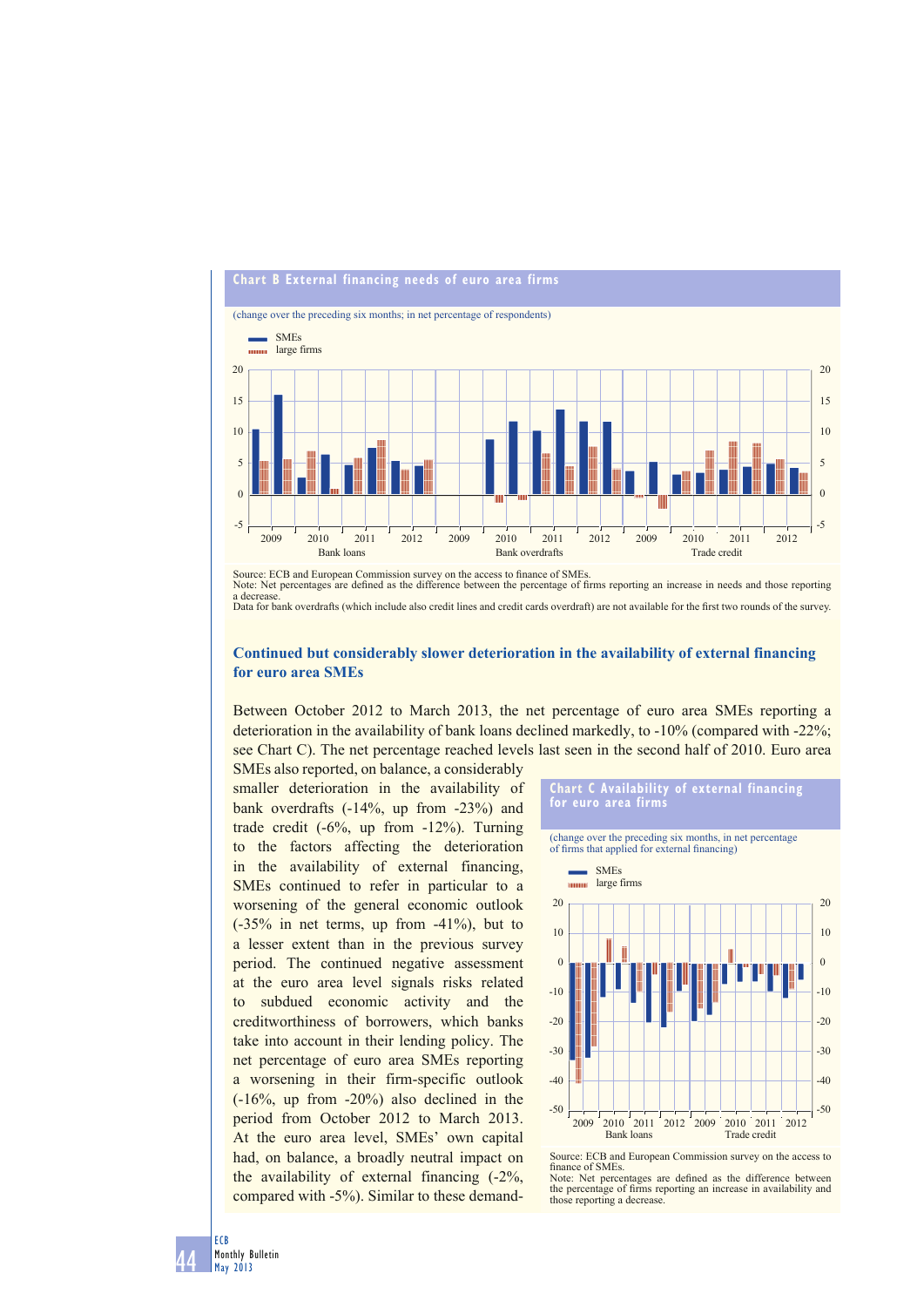### **ECONOMIC AND MONETARY DEVELOPMENTS**

Monetary and financial developments

driven factors, SMEs indicated a smaller deterioration in banks' willingness to provide a loan in the period from October 2012 to March 2013 (-21%, up from -27%).

In line with the smaller net deterioration in the availability of bank loans, euro area SMEs also reported, on balance, considerably less tightening of the terms and conditions of bank loan financing. On balance, remarkably fewer euro area SMEs reported an increase in interest rates (17%, down from 27% in the previous survey), possibly reflecting the improved funding situation of banks. With respect to non-price terms and conditions, euro area SMEs reported, on balance and for the first time since the first half of 2011, an increase in the size of the loans (3%, from -8%), pointing to less quantitative constraints in the availability of loans. In addition, SMEs reported, on balance, a smaller increase in collateral requirements (35%, down from 39%).

As in the case of euro area SMEs, the availability of bank loans to large firms deteriorated less than in the previous survey period (-8%, up from -17%). In addition, the degree of deterioration remained somewhat lower than for euro area SMEs, indicating that large firms generally have easier access to finance than SMEs.

# **Significant financing obstacles for euro area SMEs, though some moderation seen since previous survey**

When looking at the actual outcome of bank loan applications by SMEs between October 2012 to March 2013, the situation shows tangible signs of improvement at the euro area level. Of the

euro area SMEs, 65% reported that they had received the full amount of their loan application (compared with 60% in the previous survey period; see Chart D), which was close to the level in the second half of 2010 (66%). By contrast, 11% (down from 15%) reported that their bank loan application had been rejected, and 10% (unchanged from the previous survey period) that they received only a limited amount of their application. For bank overdrafts, euro area SMEs also reported a decline in the rejection rate (10%, down from 14%). When summing up the percentages of SMEs reporting loan applications which were rejected, loan applications for which only a limited amount was granted, and loan applications which were granted but not used by the SMEs because the borrowing costs were too high, as well as the percentage of SMEs that did not apply for a loan for fear of rejection (i.e. discouraged borrowers) to an encompassing measure of financing obstacles, a share of 30% (down from 32%) of euro area SMEs reported that their desired loan applications were not successful in the period from October 2012 to March 2013.